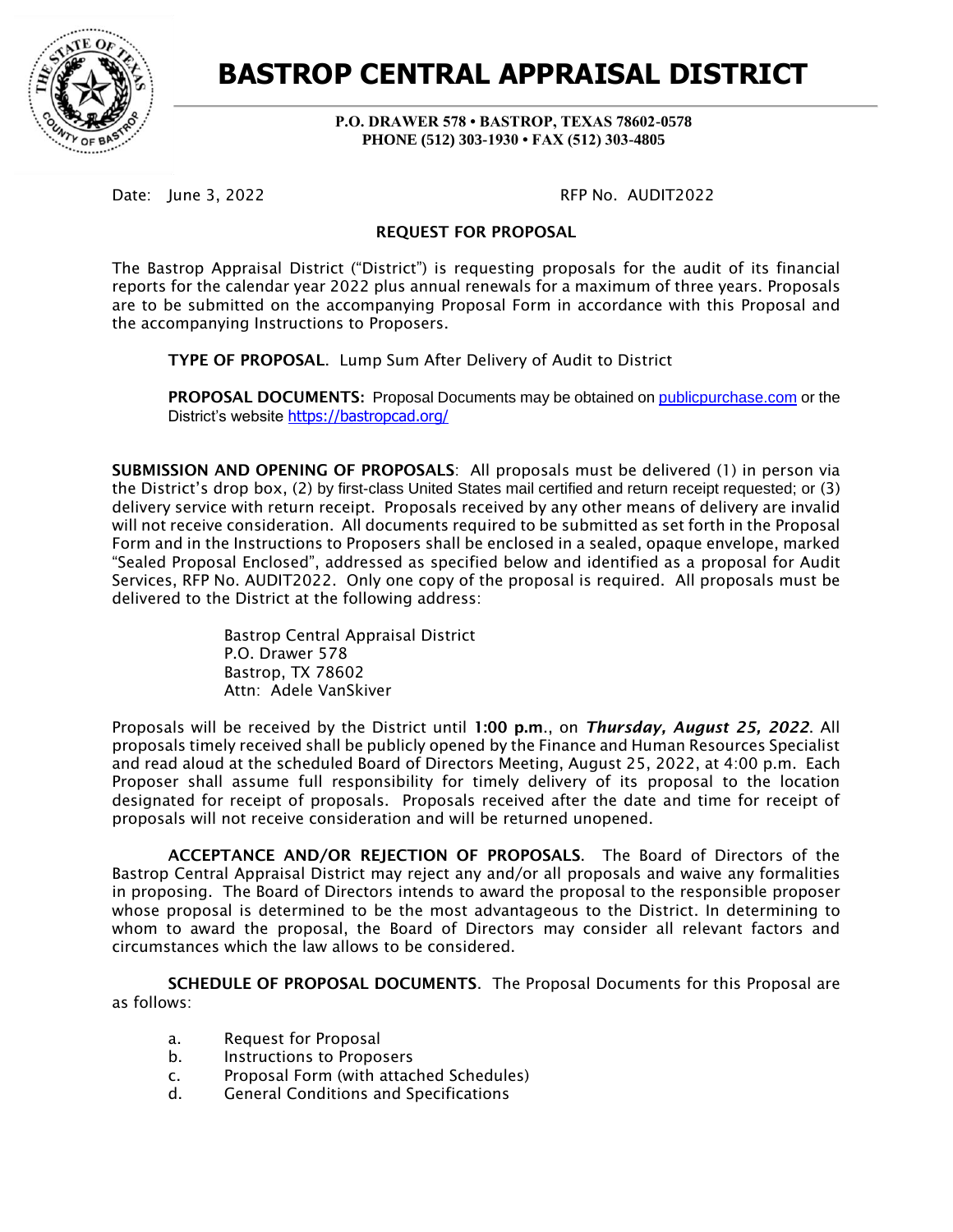#### INSTRUCTIONS TO PROPOSERS

1. PROPOSAL DOCUMENTS: The Proposal Documents shall include the Request for Proposal, these Instructions to Proposers, the Proposal Form (including all Schedules thereto), the General Conditions and Specifications, and any other forms referred to herein.

2. **INTERPRETATIONS AND CHANGES**: Each Proposer shall carefully study and compare the Proposal Documents and promptly report to the District any suspected errors, inconsistencies or ambiguities. Proposers may examine the District's financial records by appointment by contacting Adele VanSkiver, Finance and HR Specialist, at (512) 303-1930. Proposers may only request clarification or interpretation of Proposal Documents in writing, which request must be received by the District at least ten (10) days prior to the last date for submission of proposals.

Interpretations, corrections, and/or changes of or to the Proposal Documents will be made by written Addendum issued by the District. Any interpretations, corrections or changes of or to the Proposal Documents made in any other manner will not be binding upon the District, and Proposers may not rely thereon. Addenda will be emailed to all persons known by the District to have received a complete set of Proposal Documents and will be mailed to each Proposer at the address furnished by such Proposer to the District for such purposes. No Addenda will be issued later than three (3) days prior to the last date for submission of proposals, except an Addendum withdrawing the request for proposals or which includes postponement of the date for receipt of proposals. Failure of a Proposer to receive any such Addenda shall not relieve the Proposer from any obligation under its proposal as submitted. All Addenda so issued shall become a part of the Proposal Documents.

3. FORM OF PROPOSAL: Proposals shall be submitted on the prescribed form included in the Proposal Documents. All blanks on the Proposal Form shall be completed, in ink or typewritten, with sums expressed in both words and figures. In case of discrepancy between the words and the figures, the amount written in words shall govern. Each copy of the Proposal Form shall include the legal name of the Proposer and shall indicate whether the Proposer is a sole proprietor, partnership, corporation or other legal entity. Each copy of the Proposal Form shall be signed by the person or persons legally authorized to obligate the Proposer. A proposal by a corporation or other entity shall include the state of incorporation or organization of the Proposer, evidence of registration to do business in Texas and reasonable evidence of the authority of the person signing the proposal to obligate the corporation or other entity. Each Proposer shall complete, execute and deliver (as applicable) with its proposal, as part of the Proposal Form included with the Proposal Documents, the following:

(a) FINANCIAL INTERESTS (Schedule 1): Proposers will certify to the District any known financial interest of any member of the Board of Directors or District Staff, identified on, and attached to the Bid Form. Proposers will also need file Form 1295 with the Texas Ethics Commission prior to submitting the request for qualifications. You may fill this form out online at

https:www.ethics.state.tx.us/whatsnew/elf\_info\_form1295.htm.

(b) REFERENCES (Schedule 2): At least three (3) references from business organizations to whom the Proposer has provided audit services within the last three (3) years, similar to the type specified herein. The references shall include the company name, address, contact person, telephone, facsimile number and e-mail address.

(c) HB 89 Verification (Schedule 3): Complete form as a requirement of proposal.

(d) SUBMISSION: By submitting a proposal, the Proposer warrants and represents to the District that (i) the Proposer has prior experience on Proposals of the same or similar type, nature and class as this proposal; (ii) the Proposer has read and understands the Proposal Documents; (iii) the proposal is made in accordance with the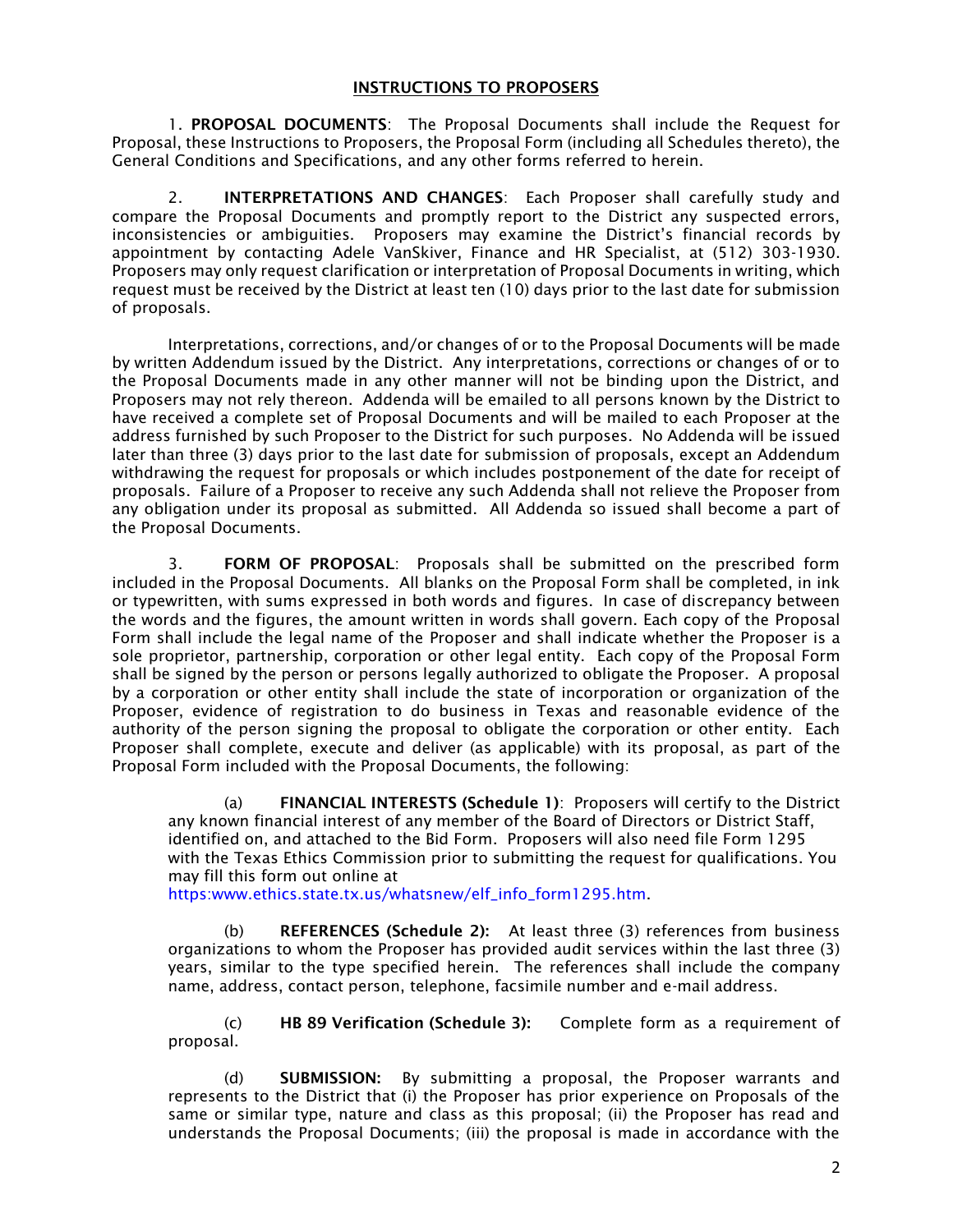Proposal Documents; and (iv) the Proposer has satisfied itself as to the nature and scope of the work and other items which may in any way affect the performance of the Services.

4. MODIFICATION AND WITHDRAWAL OF PROPOSALS: Prior to the last date specified for submission of proposals, a proposal may be modified or withdrawn by notice to the District at the place designated for receipt of proposals. Such notice shall be in writing and executed by the Proposer, or by facsimile, or other similar electronic means. If by facsimile or other similar electronic means, written confirmation executed by the Proposer shall be mailed and postmarked or personally delivered on or before the stated time set for receipt of proposals. Any proposal withdrawn may be resubmitted within the time designated for the submission of proposals. Except as expressly provided herein, no proposal may be modified, withdrawn, or cancelled by a Proposer for a period of sixty (60) days after the last date specified for receipt of proposals.

5. ACCEPTANCE AND/OR REJECTION OF PROPOSALS: The District may request from a Proposer a written interpretation of any term or statement in a proposal that is or appears unclear or subject to more than one interpretation, and may act upon such written interpretation. The District shall have the right to reject all proposals; to reject a proposal not accompanied by the required proposal documents; to reject a proposal which is in any way incomplete, irregular, or nonconforming; or to reject a proposal which may otherwise be legally rejected for any reason.

Unless the District rejects all proposals, the District intends to award the proposal to the responsible proposer whose proposal is determined to be the most advantageous to the District. The District may consider all relevant factors and circumstances which the law allows to be considered in determining to whom to award the proposal.

Each Proposer shall furnish to the District all such information and data reasonably requested by the District to help it in determining the Proposer's qualifications.

The District appreciates the time and effort required to submit a proposal. However, the District shall not be liable for any costs incurred by any Proposer in preparing a proposal. Each Proposer hereby waives to the fullest extent permitted by law all claims against the District for any expenses incurred in connection with the preparation and submission of any proposal.

6. AWARD OF CONTRACT: Time is of the essence, and the award of the Contract to the successful Proposer is expressly conditioned upon (i) the Proposer's delivery of the leave Engagement Letter within eight (8) weeks after the successful Proposer is notified of the acceptance of its proposal by the Board of Directors, and (ii) the Proposer's timely fulfillment of any and all other conditions expressly set forth in the Proposal Documents. Should the Proposer fail to timely deliver the Engagement Letter, or fail to timely fulfill any other conditions to the Proposal Documents and the commencement of the work, the Board of Directors may, at its option and discretion, without releasing, impairing or affecting its right to receive the proposal security, if any, rescind the award and thereafter award the Proposal to another Proposer or Proposers, or may reject all proposals. There will be no contractual obligation on the part of the District to any Proposer, nor will any Proposer have any property interest or other right in the work being proposed, unless and until the Engagement Letter is unconditionally executed and delivered by the District back to the Proposer, and all conditions to be fulfilled by the Proposer have either been so fulfilled by the Proposer or waived in writing by the District.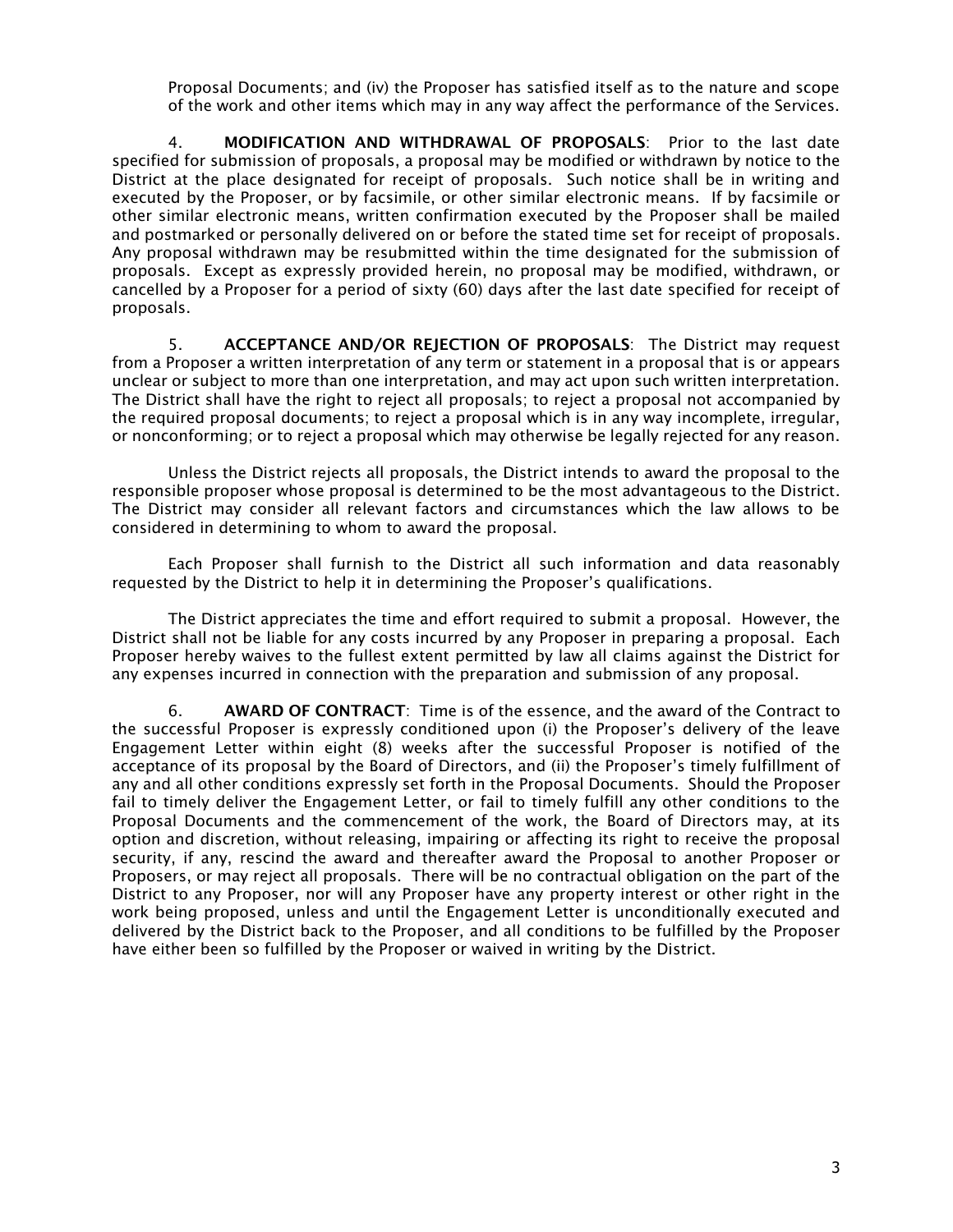# PROPOSAL FORM

#### PROPOSAL OF:

Name of Proposer

- TO: Bastrop Central Appraisal District P.O. Drawer 578 Bastrop, TX 78602
- FOR: Audit Services Proposal No. AUDIT2022

The Proposer named herein ("Proposer"), in compliance with the Request for Proposers and Instructions to Proposers for Audit Services, Proposal No. AUDIT2022 ("Project") for the Bastrop Central Appraisal District, Bastrop, Texas ("District"), having carefully examined the Proposal Documents (as such term is defined in the Instructions to Proposers), hereby offers to provide audit services ("Services") in connection with the Bastrop Central Appraisal District's financial reports in accordance with the Proposal Documents, for the time set forth herein. The Proposer fully understands the intent and purpose of the Proposal Documents and the conditions of proposing as set forth herein and in the Request for Proposal and the Instructions to Proposers. The Proposer hereby covenants and agrees that claims for additional compensation or extensions of time because of Proposer's failure to familiarize itself with the Proposal Documents or any condition of the Project records which might affect the performance of the Services will not be allowed.

1. Hours of Performance: The Services shall be performed between the hours of 7:30 a.m. and 4:30 p.m. within the normal five-day week observed by the District.

2. Representations: By execution and submission of this Proposal, the Proposer hereby represents and warrants to the District as follows:

(a) The Proposer has prior experience on audit services of the same or similar type, nature and class as the work for the Project.

(b) The Proposer has read and understands the Proposal Documents and this Proposal is made in accordance with the Proposal Documents.

(c) The Proposer has satisfied itself as to the nature and location of the work and the character, quality, quantities, materials and difficulties to be encountered; the kind and extent of equipment and other facilities needed for the performance of the work; the general and local conditions and other items which may in any way affect the performance of the Services; and the Proposer has correlated the Proposer's observations with the requirements of the Proposal Documents. The Proposer understands and accepts the difficulties and costs associated with the Services and the Project site and costs associated therewith and have included such considerations in its work schedule.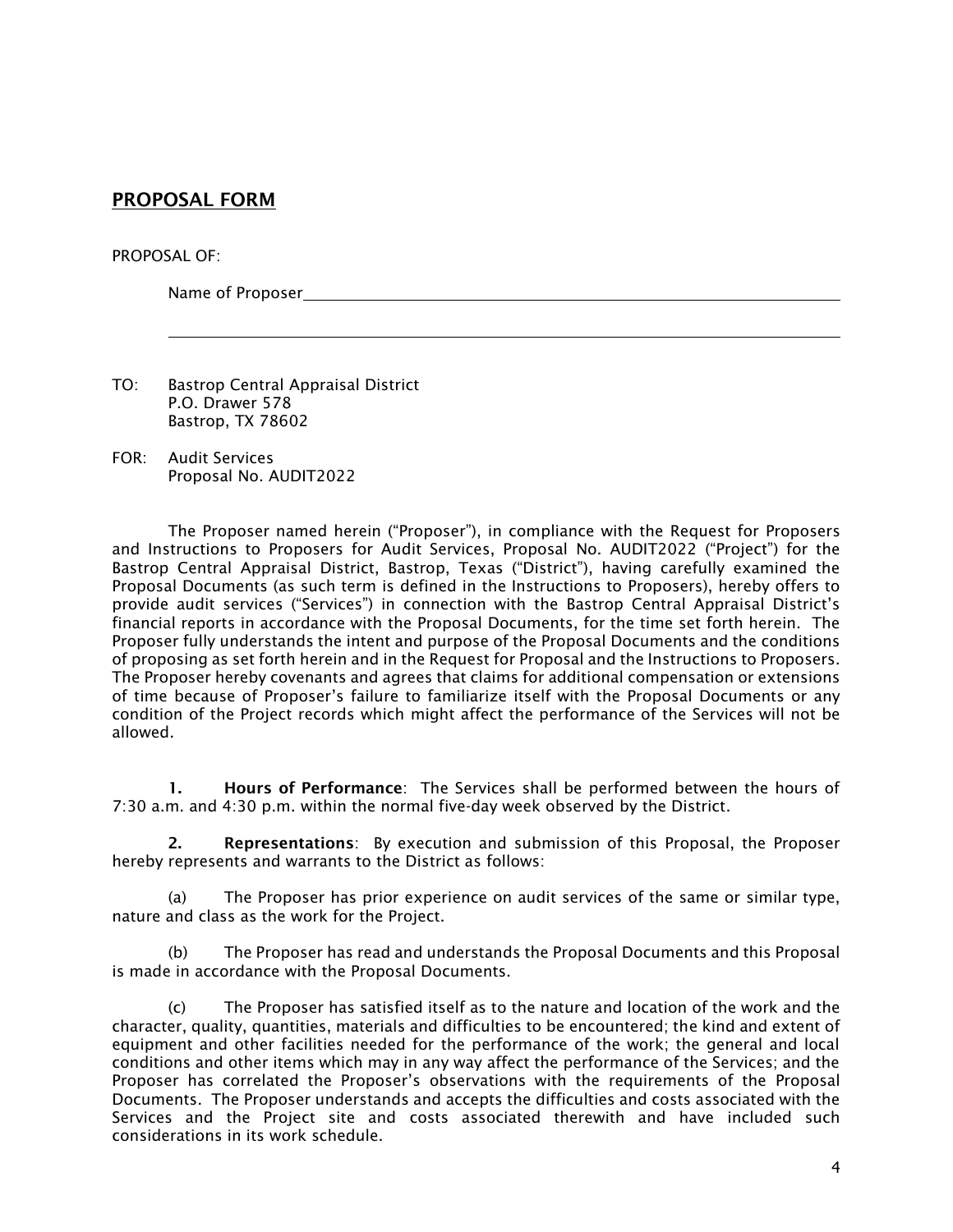(d) Proposers will certify to the District any known financial interest of any member of the Board of Directors or District Staff, identified on and attached to the Bid Form as <u>Schedule 1.</u>.

3. SCHEDULES: The following Schedules are attached to this Proposal Form and incorporated herein:

> Schedule 1: Financial Interest Disclosure Schedule 2: References<br>Schedule 3: HB 89 (201) HB 89 (2017) Verification Form

# PROPOSER:

| Printed Name: 1999 Manual Manual Manual Manual Manual Manual Manual Manual Manual Manual Manual Manual Manual |
|---------------------------------------------------------------------------------------------------------------|
|                                                                                                               |
|                                                                                                               |
|                                                                                                               |
|                                                                                                               |
|                                                                                                               |
|                                                                                                               |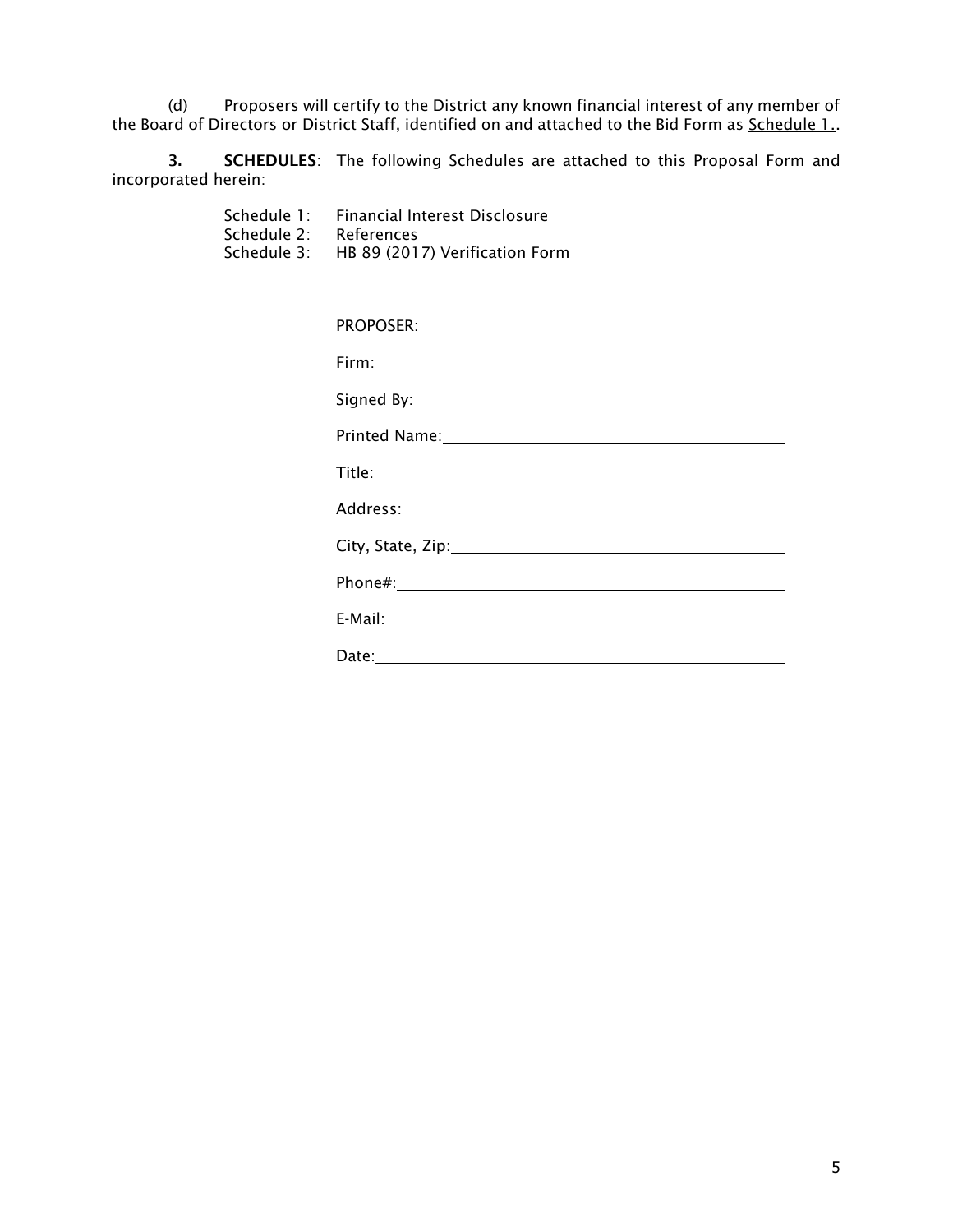#### SCHEDULE 1

#### FINANCIAL INTEREST DISCLOSURE

Proposers will acknowledge any financial interest with any person(s) on the following list of Directors and District staff members.

Mr. David Redd Mr. Bill Hector Chairman Vice Chairman<br>133 Lower Wood Road New York 133 Lower Wood Road 133 Lower Wood Road<br>
Bastrop, TX 78602 <br>
Bastrop, TX 78602 Bastrop, TX 78602

Mr. David Glass Mr. Bill Archer Secretary **Director** 

Ms. Ellen Owens **Ms.** Faun Cullens Director Chief Appraiser<br>
219 Highway 95 S<br>
219 Highway 95 S 719 Highway 95 S. Smithville, TX 78957 Bastrop, TX 78602

Ms. Leslie Muller Mateur Mr. Jim Beckendoff P. O. Drawer 578 P. O. Drawer 578 Bastrop, TX 78602 Bastrop, TX 78602

Ms. Krystal Janecka Ms. Adele VanSkiver P. O. Drawer 578 <br>
Bastrop, TX 78602 <br>
Bastrop, TX 78602

PO Box 880 709 Buttonwood St. Elgin, TX 78261 Bastrop, TX 78602

Deputy Chief Appraiser **Director of GIS/Mapping** 

Lead Appraisal Supervisor **Finance and Human Resource Specialist** Finance and Human Resource Specialist Bastrop, TX 78602

**Signed Acknowledgement:**

Signature: **With a set of the set of the set of the set of the set of the set of the set of the set of the set of the set of the set of the set of the set of the set of the set of the set of the set of the set of the set o** 

**Print Name and Title: \_\_\_\_\_\_\_\_\_\_\_\_\_\_\_\_\_\_\_\_\_\_\_\_\_\_\_\_\_\_\_\_**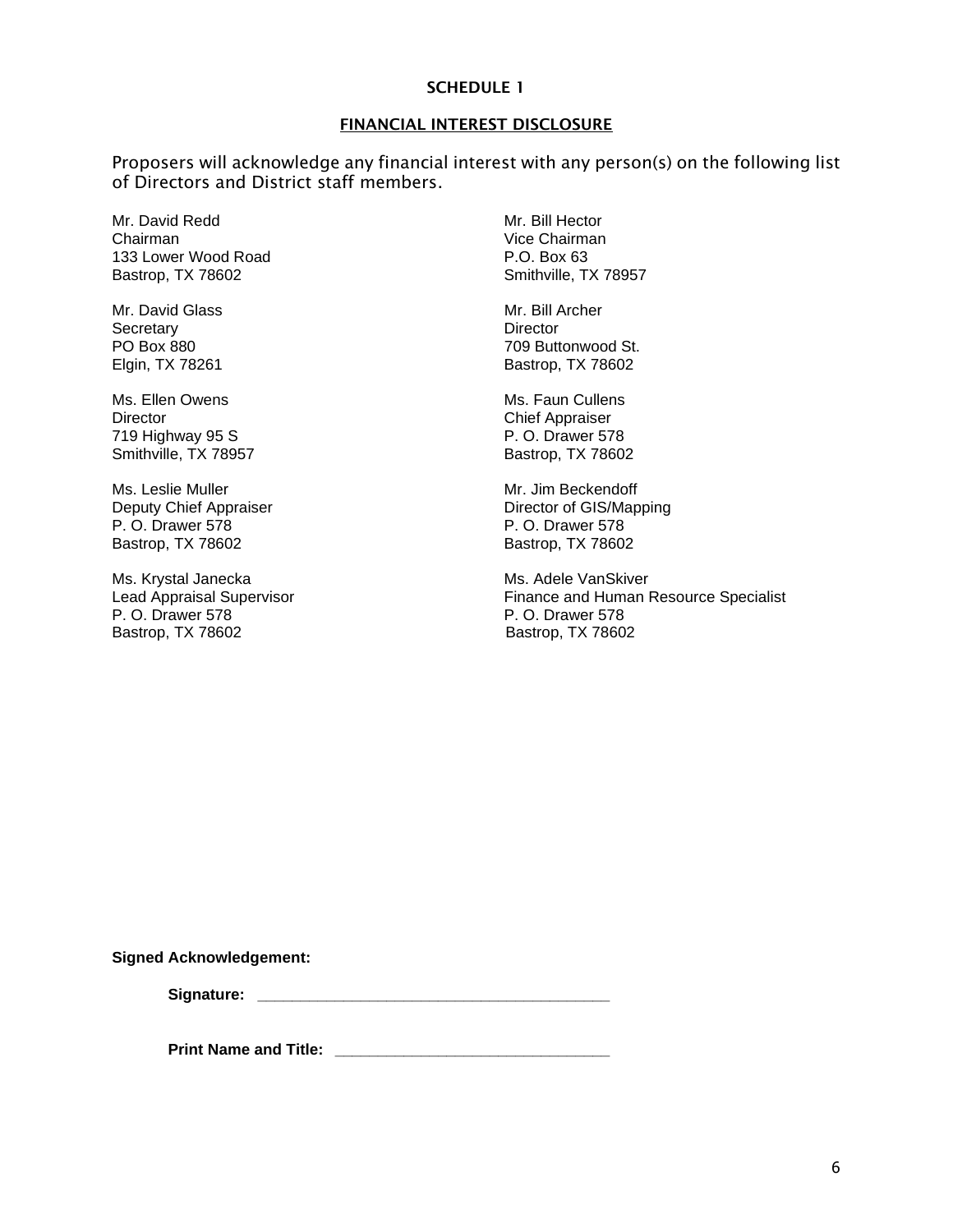# SCHEDULE 2 **REFERENCES**

| 1. |                               | Company Name: Name and Second Company Name and Second Company Name and Second Company of the Company of the Company of the Company of the Company of the Company of the Company of the Company of the Company of the Company o |
|----|-------------------------------|--------------------------------------------------------------------------------------------------------------------------------------------------------------------------------------------------------------------------------|
|    |                               | Contact Person: 1988 Contact Person: 1988 Contact Person: 1988 Contact Person: 1988 Contact Person: 1988 Conta                                                                                                                 |
|    |                               |                                                                                                                                                                                                                                |
|    |                               |                                                                                                                                                                                                                                |
|    |                               | Facsimile No.: Note that the set of the set of the set of the set of the set of the set of the set of the set of the set of the set of the set of the set of the set of the set of the set of the set of the set of the set of |
|    |                               |                                                                                                                                                                                                                                |
|    |                               |                                                                                                                                                                                                                                |
|    |                               |                                                                                                                                                                                                                                |
| 2. |                               | Company Name: Name and Second Company Name and Second Company Name and Second Company of the Company of the Company of the Company of the Company of the Company of the Company of the Company of the Company of the Company o |
|    |                               |                                                                                                                                                                                                                                |
|    |                               |                                                                                                                                                                                                                                |
|    |                               |                                                                                                                                                                                                                                |
|    |                               |                                                                                                                                                                                                                                |
|    |                               |                                                                                                                                                                                                                                |
|    |                               |                                                                                                                                                                                                                                |
|    |                               |                                                                                                                                                                                                                                |
| 3. |                               |                                                                                                                                                                                                                                |
|    |                               | Contact Person: Note and the Contact Person of the Contact Person in the Contact Person in the Contact Person                                                                                                                  |
|    |                               |                                                                                                                                                                                                                                |
|    |                               |                                                                                                                                                                                                                                |
|    |                               | Facsimile No.: 1999 Contract Contract Contract Contract Contract Contract Contract Contract Contract Contract Contract Contract Contract Contract Contract Contract Contract Contract Contract Contract Contract Contract Cont |
|    |                               |                                                                                                                                                                                                                                |
|    | Year(s) Performed: __________ |                                                                                                                                                                                                                                |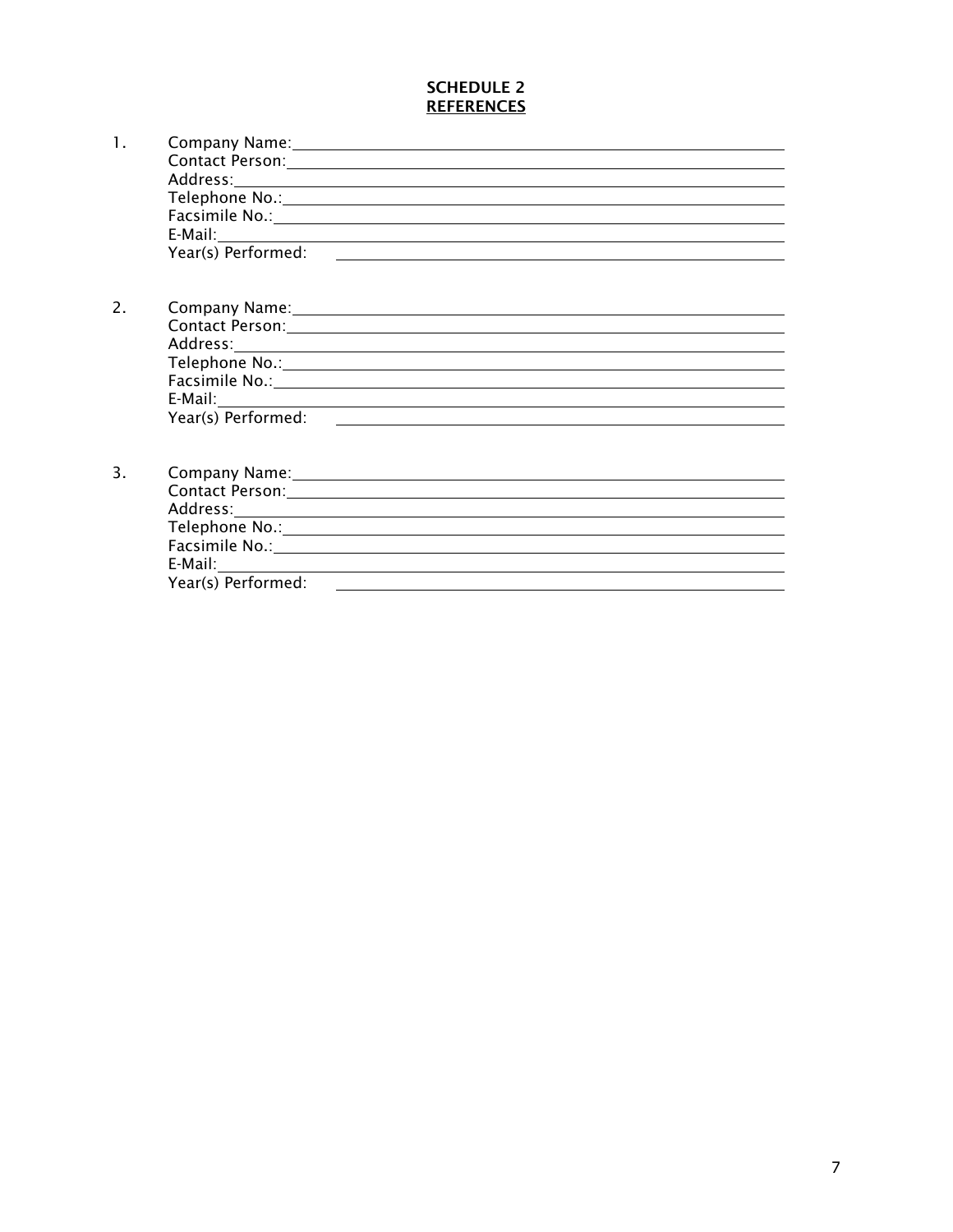## SCHEDULE 3 HB 89 (2017) Verification Form

# **House Bill 89 (2017) Verification Form**

|           | the undersigned representative of                                                                   |
|-----------|-----------------------------------------------------------------------------------------------------|
| (Name)    |                                                                                                     |
|           | (hereafter referred to as Company)                                                                  |
| (Company) |                                                                                                     |
|           | being an adult over the age of eighteen(18) years of age, after being duly sworn by the undersigned |

**notary, do hereby depose and verify under oath that the Company, under the provisions of Subtitle F, Title 10, Government Code Chapter 2270:**

- **1. Does not boycott Israel currently; and**
- **2. Will not boycott Israel during the term of the contract the Company has with the**

# **Bastrop Central Appraisal District.**

*Pursuant to Section 2270.001, Texas Government Code:*

- *1. "Boycott Israel" means refusing to deal with, terminating business activities with, or otherwise*  taking any action that is intended to penalize, inflict economic harm on, or limit commercial *relations specifically with Israel, or with a person or entity doing business in Israel or in an Israeli-controlled territory, but does not include an action made for ordinary business purposes; and*
- *2. "Company" means a for-profit sole proprietorship, organization, association, corporation, partnership, joint venture, limited partnership, limited liability partnership, or any limited liability company or affiliate of those entities or business associations that exist to make a profit.*

\_\_\_\_\_\_\_\_\_\_\_\_\_\_\_\_\_\_\_\_\_\_\_\_\_\_\_\_\_\_\_\_\_\_\_\_\_ \_\_\_\_\_\_\_\_\_\_\_\_\_\_\_\_\_\_\_\_\_\_\_\_\_\_\_\_\_\_\_\_\_\_\_\_\_\_\_\_\_\_\_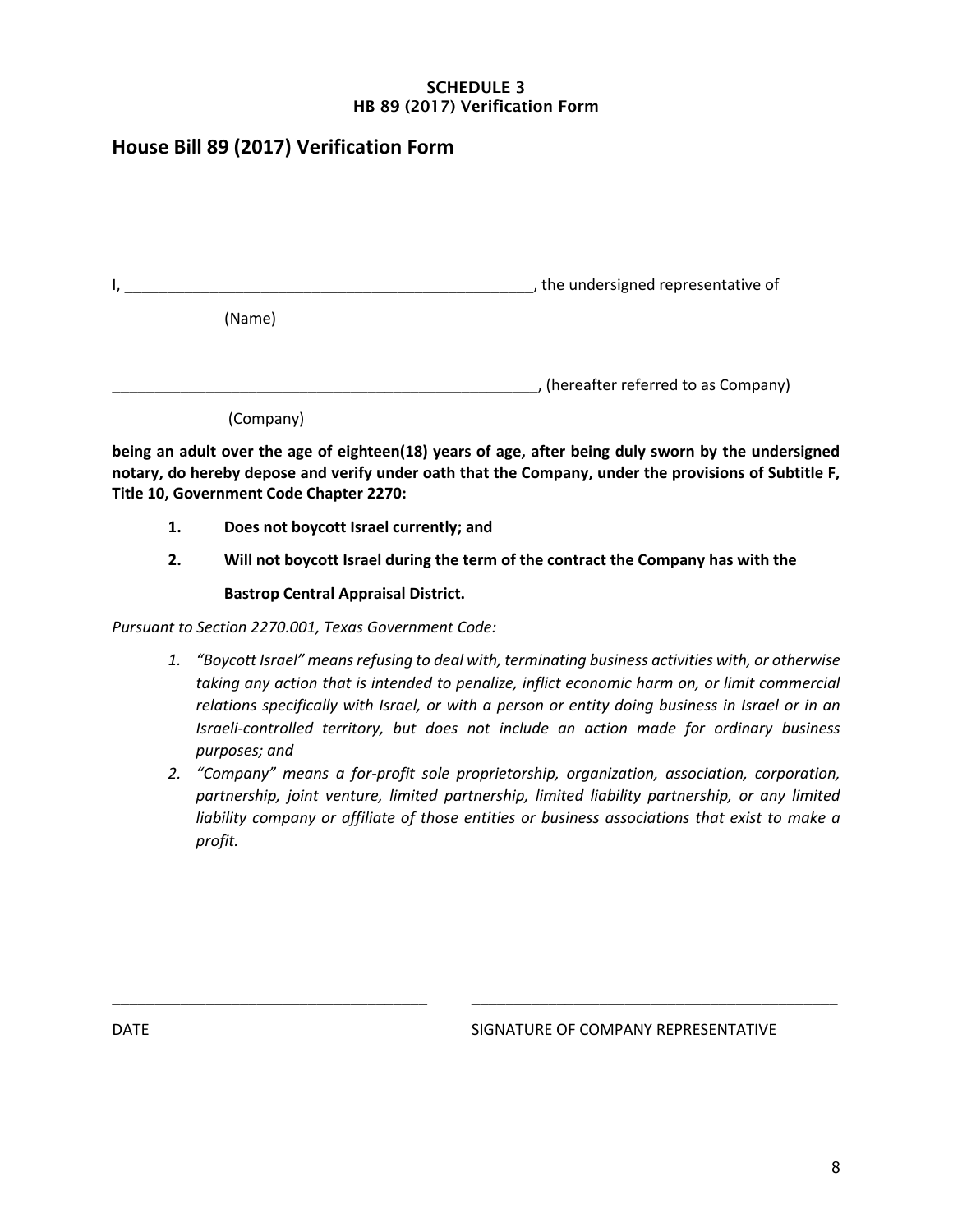# **PROPOSAL SCHEDULE**

| <b>Date</b>                 | <b>Function</b>                                                                        |
|-----------------------------|----------------------------------------------------------------------------------------|
| June 21, 2022               | Issue Request for Proposal                                                             |
| August 1, 2022              | Deadline for clarification requests from Proposers                                     |
| August 11, 2022             | Deadline for Addenda (if any) issued by District                                       |
| August 25, 2022 @ 1:00 p.m. | Deadline for acceptance of Proposals; proposals must be received<br>before $1:00$ p.m. |
| August 25, 2022             | Board consideration of award of Proposal and vote to approve                           |
| September 25, 2022          | Engagement letter submitted to Board of Directors for execution.                       |
| October 27, 2022            | Engagement letter executed by Chairman of the Board of Directors                       |
| January - March, 2023       | Proposed work commences                                                                |
| <b>March 2023</b>           | Final Report to Board of Directors                                                     |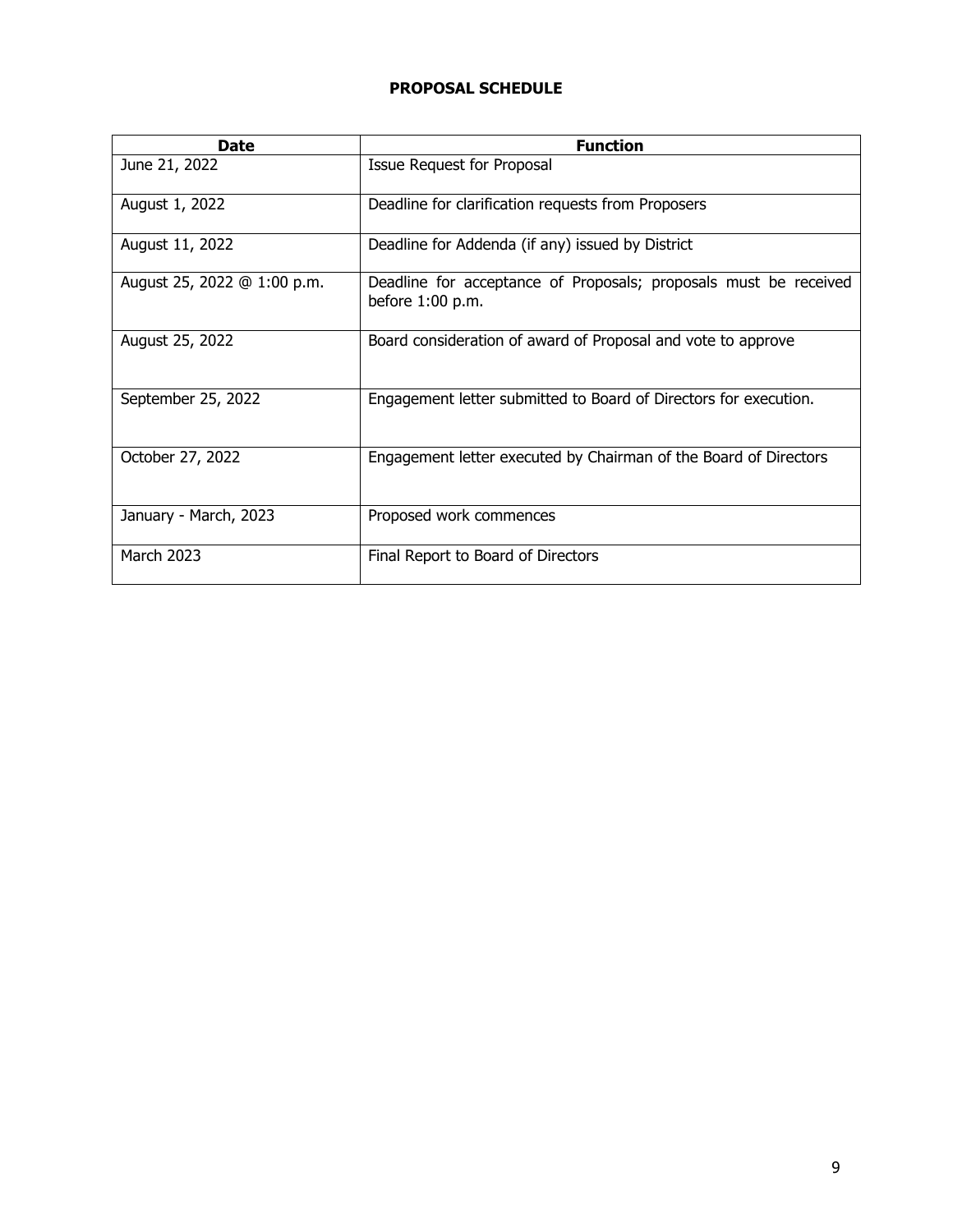# **GENERAL CONDITIONS AND SPECIFICATIONS**

The District is soliciting proposals for professional audit services ("Services") of its financial reports for the calendar year 2022 plus annual renewals for a maximum of four years. The selected Proposer is herein referred to as the "Auditor."

#### **GENERAL CONDITIONS**

#### **1. GENERAL**

- A. The District is exempt from the limited sales, excise and use tax imposed by Chapter 151 of the Texas Tax Code and the Proposal Amount shall not include any such amounts. A Tax Exemption Certificate will be furnished by the District on request.
- B. Auditor shall perform the Services in accordance with generally accepted auditing standards as set forth by the American Institute of Certified Public Accountants for local government units and the standards for financial audits set forth in the current U.S. General Accounting Office's Government Auditing Standards.
- C. Proposers may examine the District's financial records by appointment only.
- D. The District's obligations will be payable solely from funds appropriated in the District's budget for the year in which such obligations may be due and payable. In the event that no funds or insufficient funds are appropriated for payment of obligations, the contract shall be terminated without liability to the District, its officers, agents, or employees.
- E. Each Proposer acknowledges and agrees that the District is a political subdivision of the State of Texas, and is subject to certain public access and disclosure requirements, including, without limitation, the Texas Open Information Act.

#### **2. BASIC SERVICES**

- A. Commencing with fiscal year ending December 31, 2022, conduct a financial audit of the district's individual fund and account group financial statements. This task will be performed in accordance with GAAS, and accordingly, shall include such tests of the accounting records and other auditing procedures as necessary.
- B. The auditor must require all personnel to adhere to the independence rules, regulations, interpretations and rulings of the American Institute of Certified Public Accountants (AICPA), the Financial Accounting Standards Board (FASB), the Governmental Accounting Standards Board (GASB), the Texas State Board of Public Accountancy, and Texas State Statutes.
- C. The auditor will report to the finance director and provide continual updates as to the progress of the audit.
- D. The auditor shall promptly report to the Chief Appraiser any conditions, transactions, situations, or circumstances encountered which would impede or impair the proper conduct of the audit or which would seem to warrant a special investigation or report in more detail than that which is necessary to perform the scope of services required in this request for proposal.
- E. The auditor shall prepare a Comprehensive Annual Financial Report (CAFR) in accordance with Governmental Accounting and Financial Reporting Standards published and issued by GASB, including implementation of GASB Statement 34 and 87. The CAFR must meet all the eligibility requirements of the Governmental Finance Officers Association (GFOA) Certificate of Achievement for Excellence in Financial Reporting Program.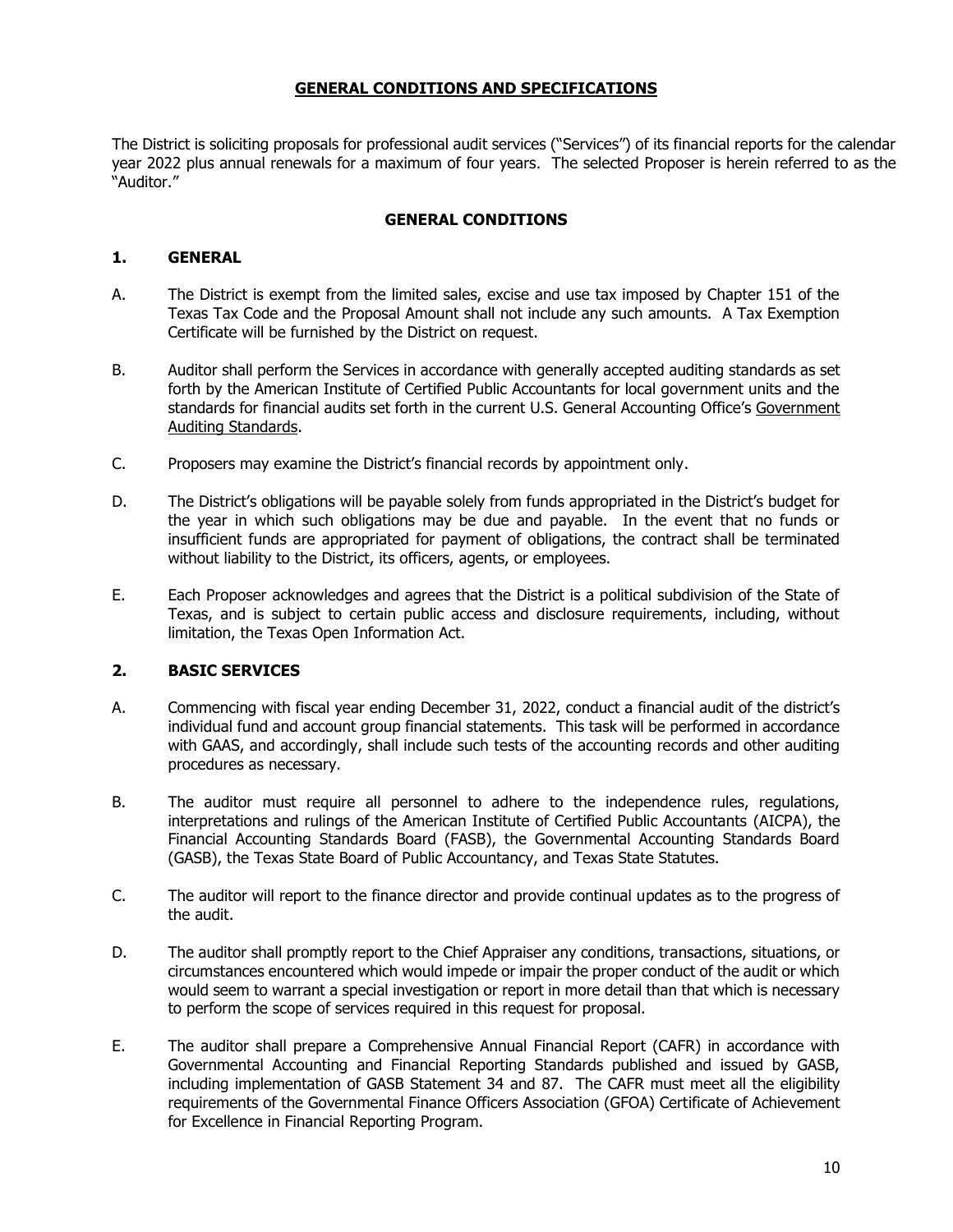- F. The auditor shall determine and issue an opinion on whether the financial statements present fairly the financial position of the district at December 31, 2022, and the results of its operations for the year then ended, in conformity with generally accepted accounting principles applied on a basis consistent with that of the preceding year.
- G. The auditor shall determine and issue an opinion on whether the following systems are in substantial compliance with appropriate accounting and control standards:
	- 1. investments,
	- 2. accounts payable processing,
	- 3. payroll,
	- 4. cash receipts processing,
	- 5. contractual liabilities, and
	- 6. fixed assets
- H. The auditor will prepare a management recommendation letter as required by the Codification of Statements on Auditing Standards (S.A.S.), AU Section 323. The letter will also communicate to the district any opportunities to improve the economy and efficiency of the financial management practices of the district that came to the attention of the auditor during the course of the examination. Prior to issuance, the auditor shall review the proposed draft letter in its entirety with the finance director. Subsequent to issuance, the auditor may be required to review the final letter with the chief appraiser and the board of directors.
- I. The auditor will be expected to make a presentation to the Board of Directors as deemed appropriate.
- J. The auditor shall maintain and guarantee access to all work papers for a minimum of three years following the issuance of the related audit report. Work papers will be made available, upon reasonable notice, for examination by authorized representatives of the district and cognizant federal and state audit agencies.
- K. The auditor will supply the district upon completion and acceptance of the audit by the finance director and chief appraiser with ten (10) copies of the audit for distribution to staff and the board of directors and one copy suitable for reproduction.

# **3. DUE DATES**

- A. Audit work may commence for fiscal year ending December 31, 2022, as follows:
	- 1. Interim mutually agreed upon date(s)
	- 2. Post Closing no later than
- B. Due dates of audit reports on General Purpose Financial Statements and review of CAFR for fiscal year ending December 31, 2022, are as follows:
	- 1. CAFR Draft prepare and exit on or before March 17, 2023
	- 2. CAFR Final delivered to Board of Directors at regular scheduled March 2023 meeting
	- 3. Adjusting Journal Entries Proposed submit to finance director for review and approval prior to draft of CAFR March 17, 2023
	- 4. Management Recommendation Letters Draft prepare on or before March 17, 2023
	- 5. Management Recommendation Letters Final issue on or before March 24, 2023
	- 6. Response to prior year's GFOA comments prepared on or before April 7, 2023
- C. Due dates in subsequent years are to be the same relative dates as listed above.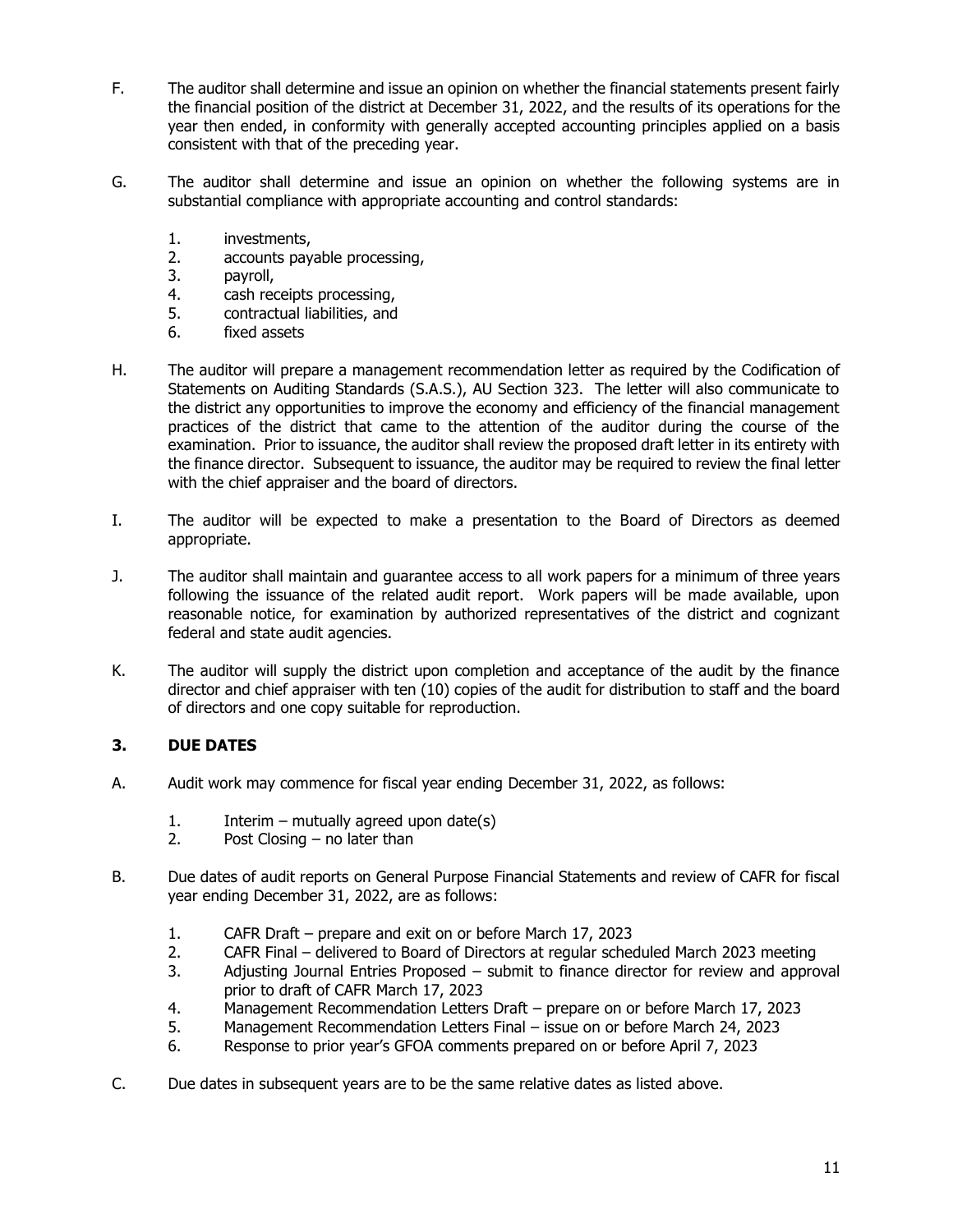## **4. ASSISTANCE AVAILABLE TO THE AUDITOR**

- A. Audits completed for calendar year 2021 and prior will be available for review by the auditor.
- B. The Finance and Human Resource Assistant will be available to render all possible assistance and will respond promptly to structured requests for information. They will provide all necessary books, records, detailed trial balances, supporting schedules, account reconciliations, and account analyses.
- C. The District will provide reasonable working space to the auditor on premises.

#### **5. PROPOSAL QUALIFICATIONS & EVALUATION**

- A. In order to simplify the review process and to obtain the maximum degree of comparability, proposals must be organized in the manner stated below:
	- 1. The Proposal Form and accompanying two schedules.
	- 2. Table of Contents
		- Include a clear identification of the material by section and page number.
	- 3. Letter of Transmittal (Please limit to one or two pages)
		- a. Briefly state the proposer's understanding of the services to be performed and make a positive commitment to perform the services within the indicated time periods.
		- b. State the name of the persons who will be authorized to make representations for the proposer, their titles, addresses, and telephone numbers.
		- c. State that the partner signing the transmittal letter is authorized to legally bind the proposer and that the proposer can and will comply with the requirements and arrangements set forth in the General Conditions of this RFP.
	- 4. Profile of the Proposer
		- a. State whether the firm is local, regional, national, or international.
		- b. State the physical location of the office from which the services will be performed and the number of partners, managers, supervisors, seniors, and other professional staff employed at that location.
		- c. Describe the local office's capability to audit computerized systems, including the number and classifications of personnel skilled in computer applications who will work on the audit.
		- d. Proposers are required to submit a biographical or historical sketch of their firm that must show past performance indicating the ability to perform the services being proposed.
	- 5. Proposer's Qualifications
		- a. Identify the audit management team (seniors, managers, consultants, and partners) who will perform the audit including a brief bio on each person.
		- b. Affirm that the proposer will assign directly to the engagement a partner-in-charge and at least one audit manager who have managed CAFR audit engagements.
		- c. Personnel essential to the continuity and successful and timely completion of the audit must be available throughout the audit performance periods, unless proposed substitutions are approved in writing by the finance director.
	- 6. Proposer's Approach to the Examination
		- Submit a work plan which clearly describes the audit philosophy and approach that will be used to meet the required audit needs of the District. Required assertions are as follows:
		- a. State that the primary purpose of the examination is to express an opinion on the individual financial statements and supplementary information in accordance with the Audit and Accounting Guide: Audits of State and Local Governmental Units (AICPA), and that such an examination is subject to the inherent risk that errors and irregularities may not be detected.